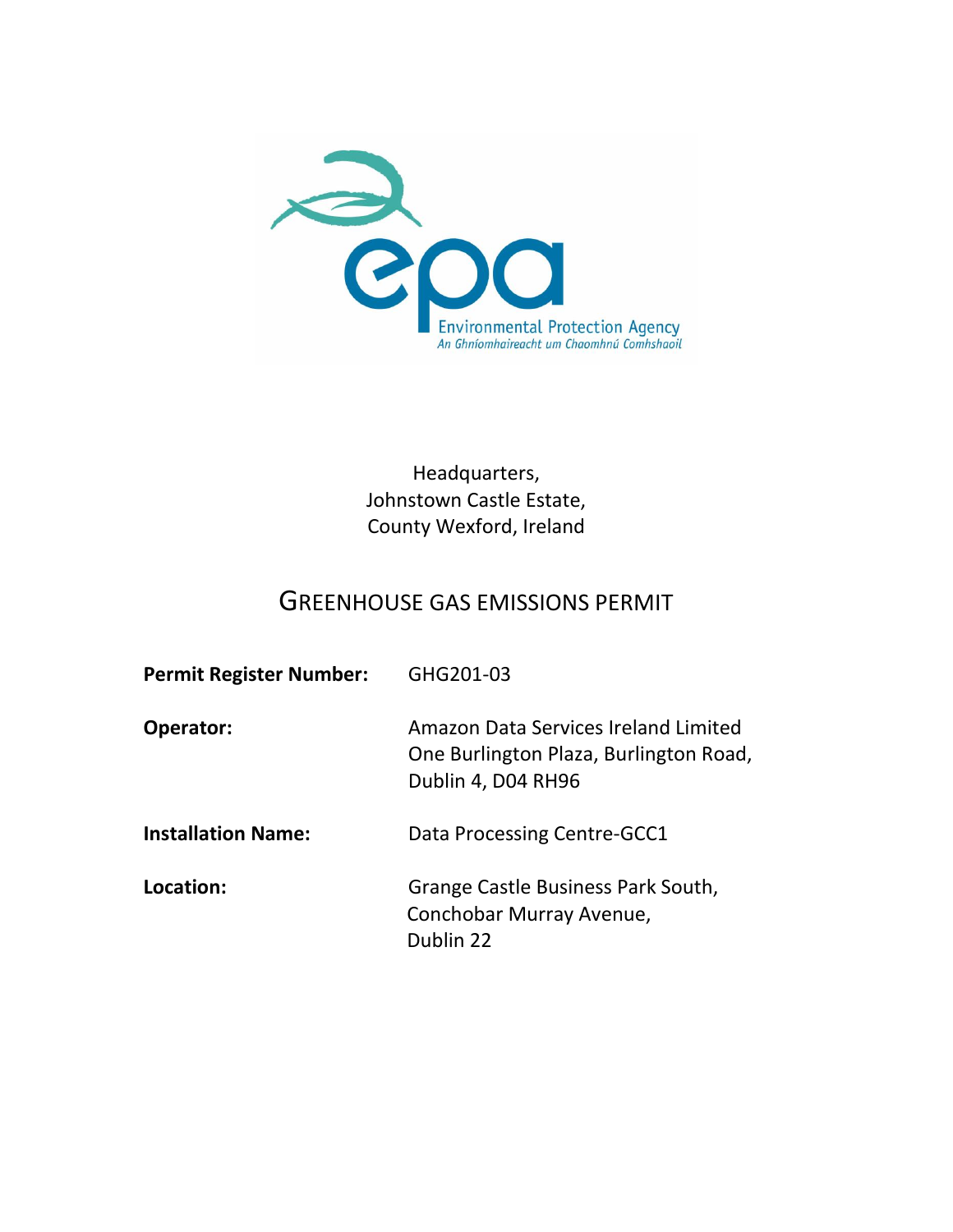# **Introductory Note**

### *This introductory note does not form a part of the Greenhouse Gas Emissions Permit and does not*

### *purport to be a legal interpretation of the permit.*

This Greenhouse Gas Emissions Permit authorises the holder to undertake named activities resulting in emissions of Carbon Dioxide from the listed emission sources. It also contains requirements that must be met in respect of such emissions, including monitoring and reporting requirements. This Greenhouse Gas Emissions Permit places an obligation on the Operator to surrender allowances to the Agency equal to the annual reportable emissions of carbon dioxide equivalent from the installation in each calendar year, no later than four months after the end of each such year.

### **Contact with Agency:**

If you contact the Agency about this Greenhouse Gas Emissions Permit please quote the following reference: Greenhouse Gas Emissions Permit Nº GHG201-03.

All correspondence in relation to this permit, unless otherwise specified by the Agency, should be addressed to:

*Email:* ghgpermit@epa.ie

*By Post:* Emissions Trading, Environmental Protection Agency P.O. Box 3000, Johnstown Castle Estate, Co. Wexford EIRCODE Y35 W821

### **Updating of the permit:**

This Greenhouse Gas Emissions Permit may be updated by the Agency, subject to compliance with Condition 2. The current Greenhouse Gas Emissions Permit will normally be available to any interested party on the Agency's website at [www.epa.ie](http://www.epa.ie/) and for operators only vi[a www.edenireland.ie.](http://www.edenireland.ie/)

#### **Monitoring Plan**

The associated Monitoring Plan approved in accordance with Condition 3.1 of this permit will be made available to operators and verifiers on the European Commission portal EU ETS Reporting [https://ets](https://ets-reporting.ec.europa.eu/)[reporting.ec.europa.eu.](https://ets-reporting.ec.europa.eu/)

#### **Surrender of the permit:**

Before this Greenhouse Gas Emissions Permit can be wholly or partially surrendered, a written application must be made to the Agency, and written permission received from, the Agency throug[h www.edenireland.ie.](http://www.edenireland.ie/)

#### **Transfer of the permit or part of the permit:**

Before this Greenhouse Gas Emissions Permit can be wholly or partially transferred to another Operator a joint written application to transfer this Greenhouse Gas Emissions Permit must be made (by both the existing and proposed Operators) to, and written permission received from, the Agency throug[h www.edenireland.ie.](http://www.edenireland.ie/)

## **Integrated Pollution Control or Industrial Emissions Licence held pursuant to the Environmental Protection Agency Act 1992, as amended.** (as of the date of this permit)**:** 25 November 2021

#### **IPC/IE Licence Register Number**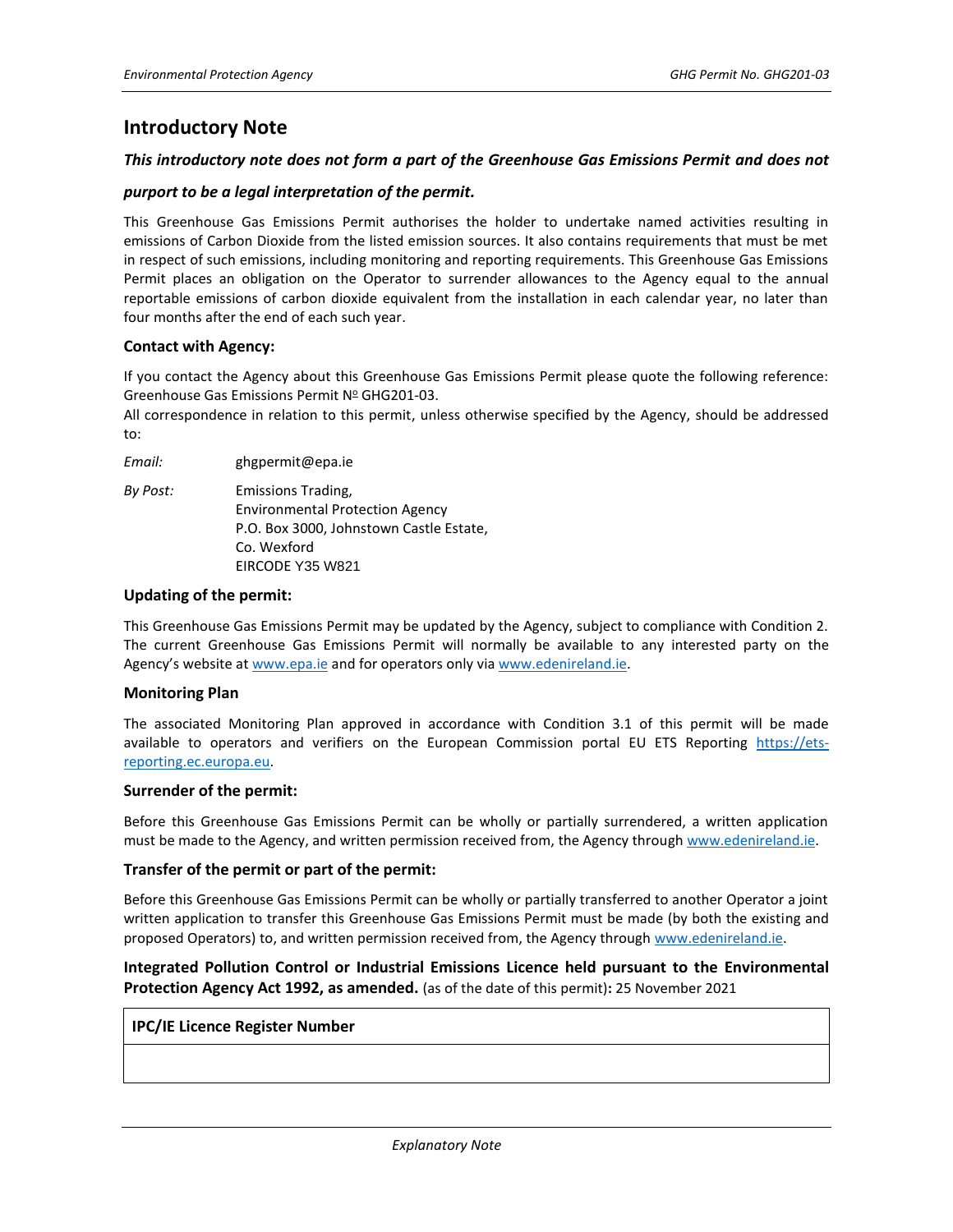# **Status Log of this GHG Permit**

## **Current Permit**

| Permit<br>number | Date<br>application<br>received | Date Permit<br>issued | Comment                                                                                                                                                                                                                                                              |
|------------------|---------------------------------|-----------------------|----------------------------------------------------------------------------------------------------------------------------------------------------------------------------------------------------------------------------------------------------------------------|
| GHG201-03        | 14-Oct-2021                     | 25-Nov-2021           | 1. Transfer from CyrusOne Irish Datacentre Holdings Ltd<br>to Amazon Data Services Ireland Limited and update of<br>installation name to Data Processing Centre-GCC1;<br>2. Addition of one new emission source S9 fire pump<br>and the related emission points EP9. |

## **Previous Permits**

| Permit<br>number      | <b>Change Type</b>               | Date<br>application<br>received | Date Permit<br>issued | Comment                                                                                                                                                         |
|-----------------------|----------------------------------|---------------------------------|-----------------------|-----------------------------------------------------------------------------------------------------------------------------------------------------------------|
| IE-GHG201-<br>10528-1 | <b>GHG Permit</b><br>Application | 14 August<br>2020               | 26 August<br>2020     |                                                                                                                                                                 |
| IE-GHG201-<br>10528-2 | <b>GHG Variation</b>             | 01 February<br>2021             | 31 May 2021           | 1.Addition of four new emission<br>sources (generators S4-S8) and<br>the related emission points;<br>2. Date of the regulated activity<br>commencement updated. |

**End of Introductory Note**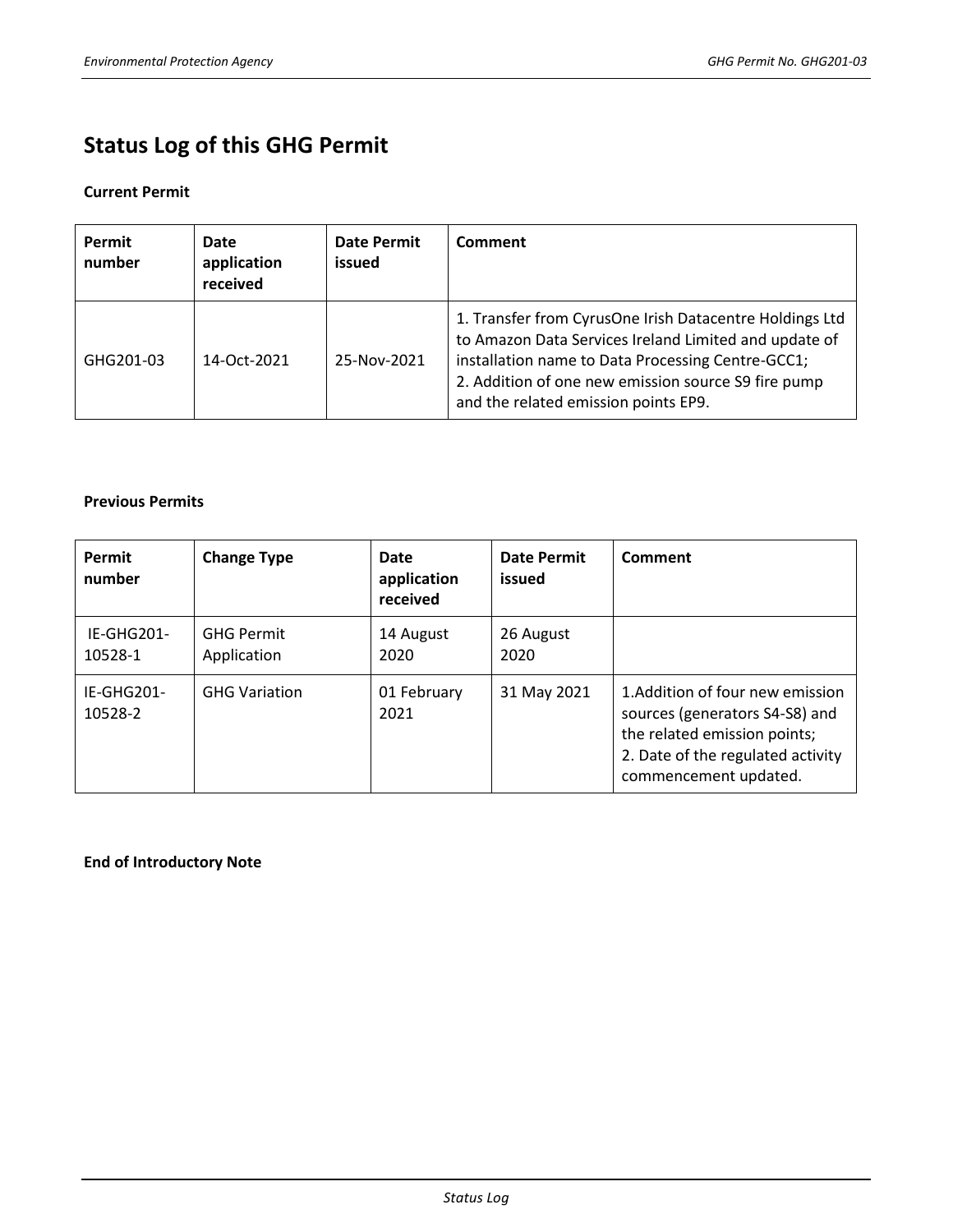# **Glossary of Terms**

For the purposes of this permit the terms listed in the left-hand column shall have the meaning given in the right-hand column below:

- The Agency Environmental Protection Agency.
- Agreement Agreement in writing (including electronic modes of representing or reproducing words in visible form).
- Allowance Permission to emit to the atmosphere one tonne of carbon dioxide equivalent during a specified period issued for the purposes of Directive 2003/87/EC by the Agency or by a designated national competent authority of a Member State of the European Union.
- Annual Reportable Emissions Reportable Emissions of carbon dioxide made in any calendar year commencing from 1 January 2005 or the year of commencement of the activity, whichever is the later.
- A & V Regulation Commission Implementing Regulation (EU) 2018/2067 of 19 December 2018 on the verification of data and on the accreditation of verifiers pursuant to Directive 2003/87/EC of the European Parliament and of the Council and any amendments or revisions thereto.

Category A Installation As defined in Article 19.2 (a) of the M&R Regulation.

Category B Installation As defined in Article 19.2 (b) of the M&R Regulation.

Category C Installation As defined in Article 19.2 (c) of the M&R Regulation.

The Directive Directive 2003/87/EC of the European Parliament and of the Council of 13 October 2003 establishing a scheme for greenhouse gas emission allowance trading within the Community and amending Council Directive 96/61/EC as amended.

Emissions The release of greenhouse gases into the atmosphere from sources in an

EPA Environmental Protection Agency.

installation.

EU ETS Reporting EU Commission on-line tool for Operators, Verifiers and Competent Authorities to perform their tasks under the M&R Regulation. EU ETS Reporting is accessible via the following URL.

## https://ets-reporting.ec.europa.eu/

Fall-Back Methodology As defined in Article 22 of the M&R Regulation. GHG Greenhouse gas. GHG Permit Greenhouse gas emissions permit. Greenhouse Gas Any of the gases in Schedule 2 of the Regulations. IPC/IE Integrated Pollution Control/Industrial Emissions. Installation Any stationary technical unit where one or more activities listed in Schedule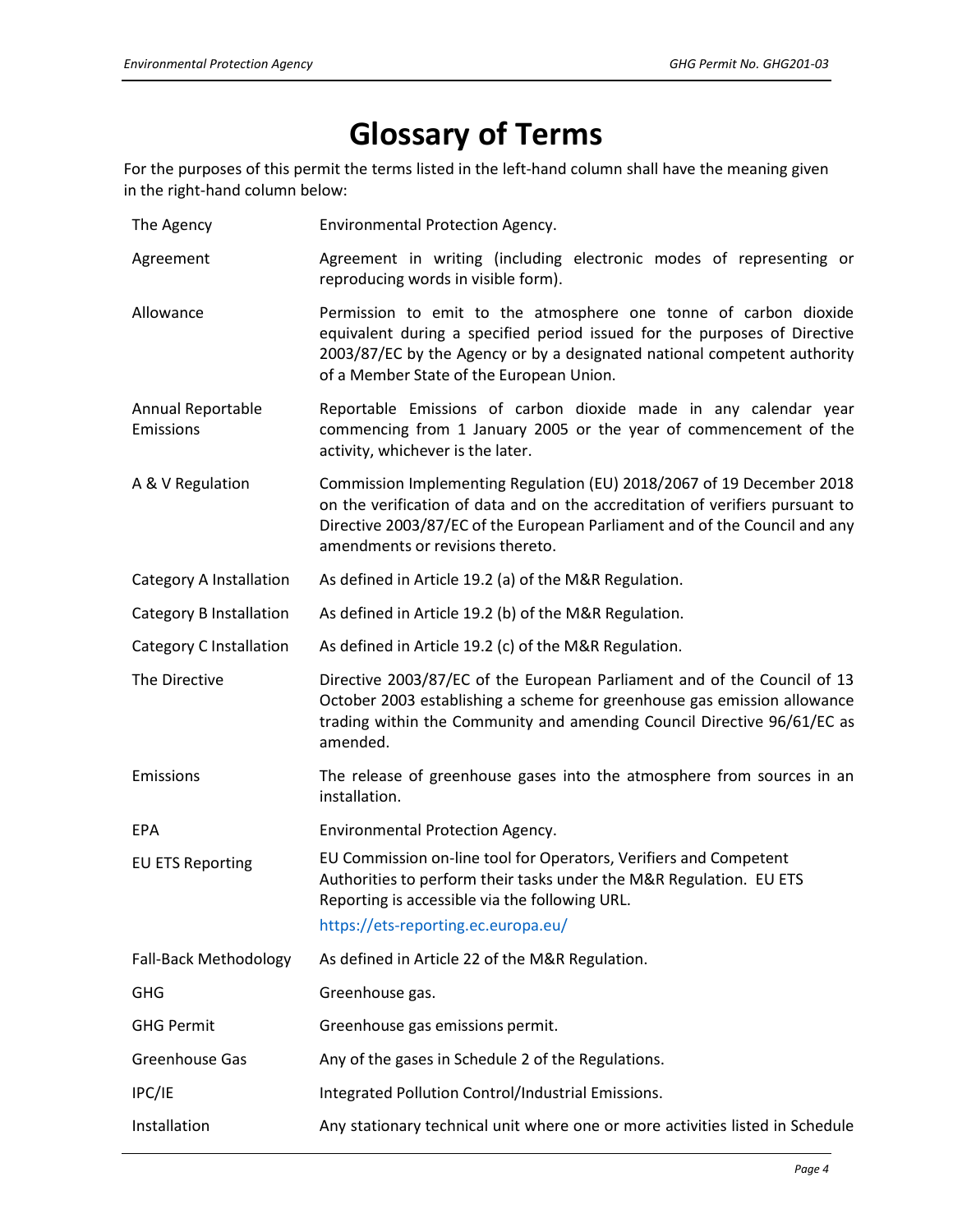1 to the Regulations are carried out. Also, any other directly associated activities which have a technical connection with the activities carried out on that site and which could have an effect on emissions and pollution. References to an installation include references to part of an installation.

Installation with low As defined in Article 47 of the M&R Regulation.

emissions

Major Source Streams As defined in Article 19.3 (c) of the M&R Regulation.

- M&R Regulation Commission Implementing Regulation (EU) 2018/2066 of 19 December 2018 on the monitoring and reporting of greenhouse gas emissions pursuant to Directive 2003/87/EC of the European Parliament and of the Council and amending Commission Regulation (EU) No 601/2012 and any amendments or revisions thereto.
- Mis-statement An omission, misrepresentation or error in the Operators reported data, not considering the uncertainty permissible pursuant to Article 12(1)(a) of the M&R Regulations.
- N/A Not applicable.

Monitoring Plan The Plan submitted and approved by the Agency in accordance with Condition 3.1 of this permit.

Non-conformity Any act or omission by the Operator, either intentional or unintentional, that is contrary to the greenhouse gas emissions permit and the requirements of the Monitoring Plan.

The National Administrator The person so designated in accordance with the requirements of any Regulations adopted as provided for under Article 19.3 of Directive 2003/87/EC.

The Operator (for the Amazon Data Services Ireland Limited

delegated.

purposes of this permit) "operator" Any person who operates or controls an installation or to whom decisive

Person Any natural or legal person.

Reportable emissions The total releases to the atmosphere of carbon dioxide (expressed in tonnes of carbon dioxide equivalent) from the emission sources specified in Table 2 and arising from the Schedule 1 activities which are specified in Table 1.

economic power over the functioning of the installation has been

- The Regulations European Communities (Greenhouse Gas Emissions Trading) Regulations 2012 (S.I. No 490 of 2012) and any amendments or revisions thereto.
- The Verifier **A** legal person carrying out verification activities pursuant to the A & V Regulation and accredited by a national accreditation body pursuant to Regulation (EC) No 765/2008 and the A & V Regulation or a natural person otherwise authorised, without prejudice to Article 5(2) of Regulation (EC) No 765/2008, at the time a verification report is issued.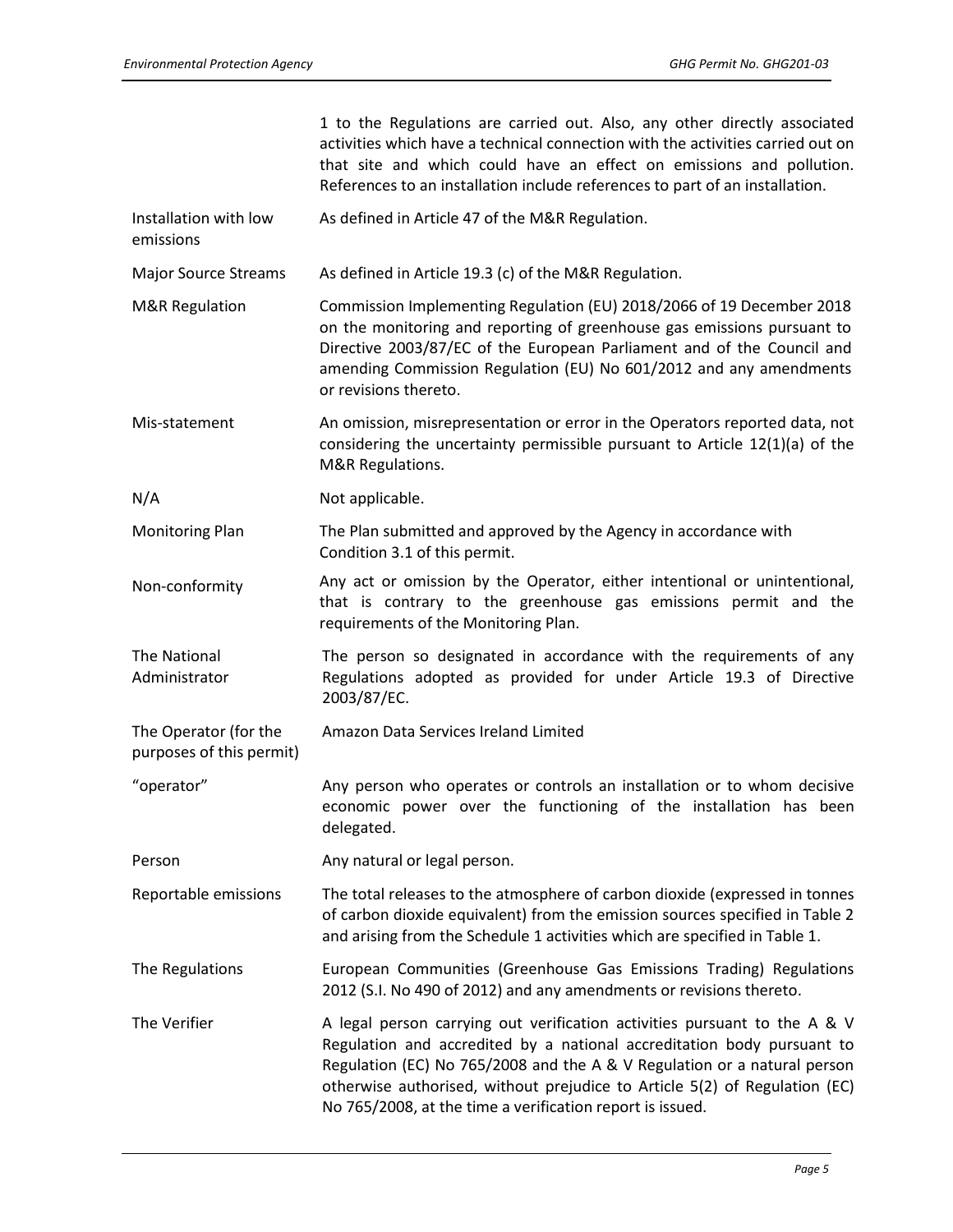The Registry The Registry as provided for under Article 19 of Directive 2003/87/EC.

⎯⎯⎯⎯⎯⎯❖⎯⎯⎯⎯⎯⎯

Schedule 1 Schedule 1 to the Regulations.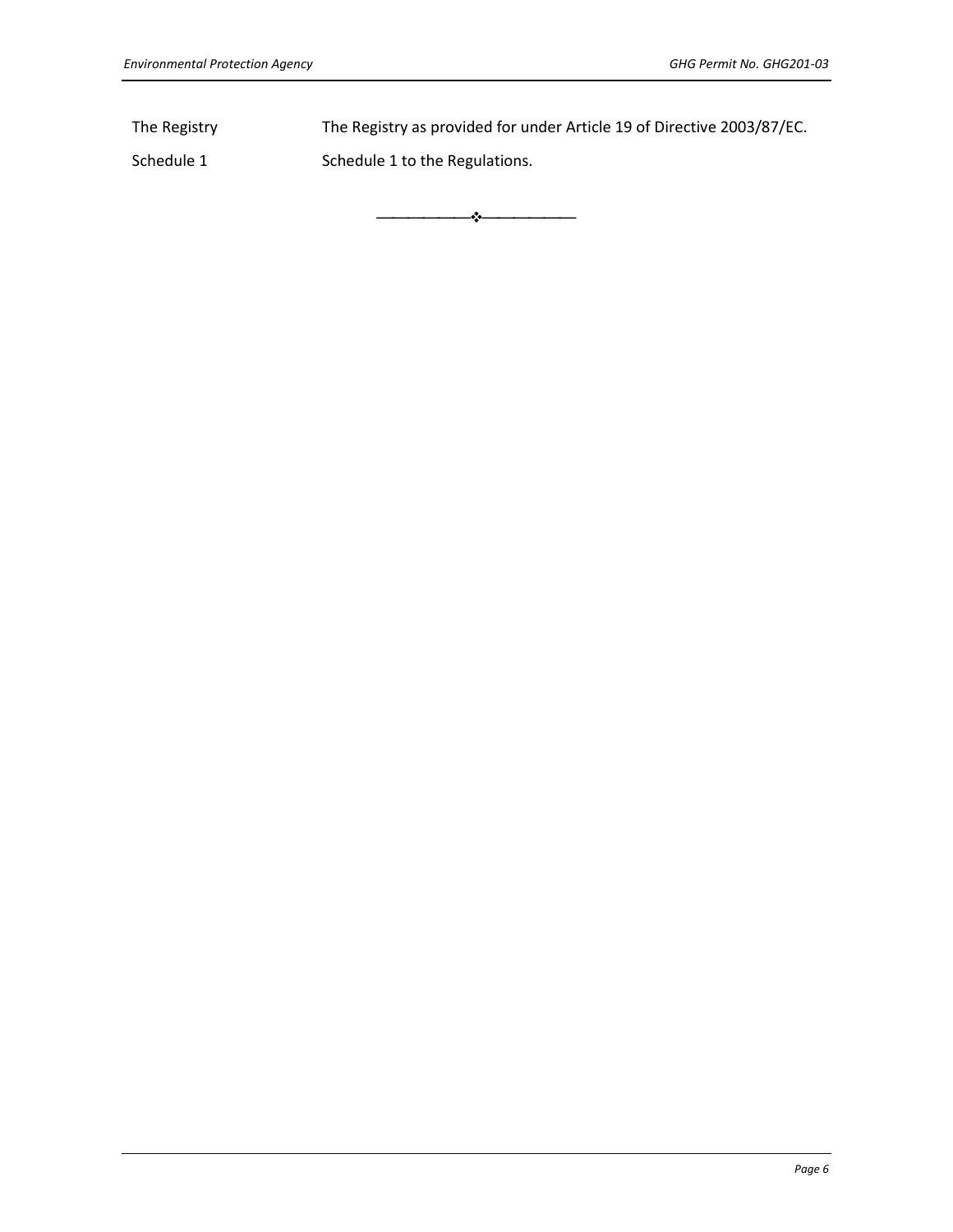# **Reasons for the Decision**

The Agency is satisfied, on the basis of the information available, that subject to compliance with the conditions of this permit, the Operator is capable of monitoring and reporting emissions in accordance with the requirements of the Regulations.

⎯⎯⎯⎯⎯⎯❖⎯⎯⎯⎯⎯⎯

# **Activities Permitted**

Pursuant to the Regulations the Agency transfers this Greenhouse Gas Emissions Permit, subject to any subsequent revisions, corrections or modifications it deems appropriate, to:

## **The Operator:**

Amazon Data Services Ireland Limited One Burlington Plaza, Burlington Road, Dublin 4, D04RH96

Company Registration Number: 390566 from

## **The Former Operator:**

CyrusOne Irish Datacentres Holdings Limited Suite 3, One Earlsfort Centre, Lower Hatch Street, Dublin 2 to carry out the following

## **Categories of activity:**

**Annex 1 Activity**

Combustion of fuels in installations with a total rated thermal input exceeding 20 MW (except in installations for the incineration of hazardous or municipal waste)

at the following installation(s):

Data Processing Centre-GCC1

#### **Installation number:**

located at: Grange Castle Business Park South, Conchobar Murray Avenue, Dublin 22

subject to the five conditions contained herein, with the reasons therefor and associated tables attached thereto.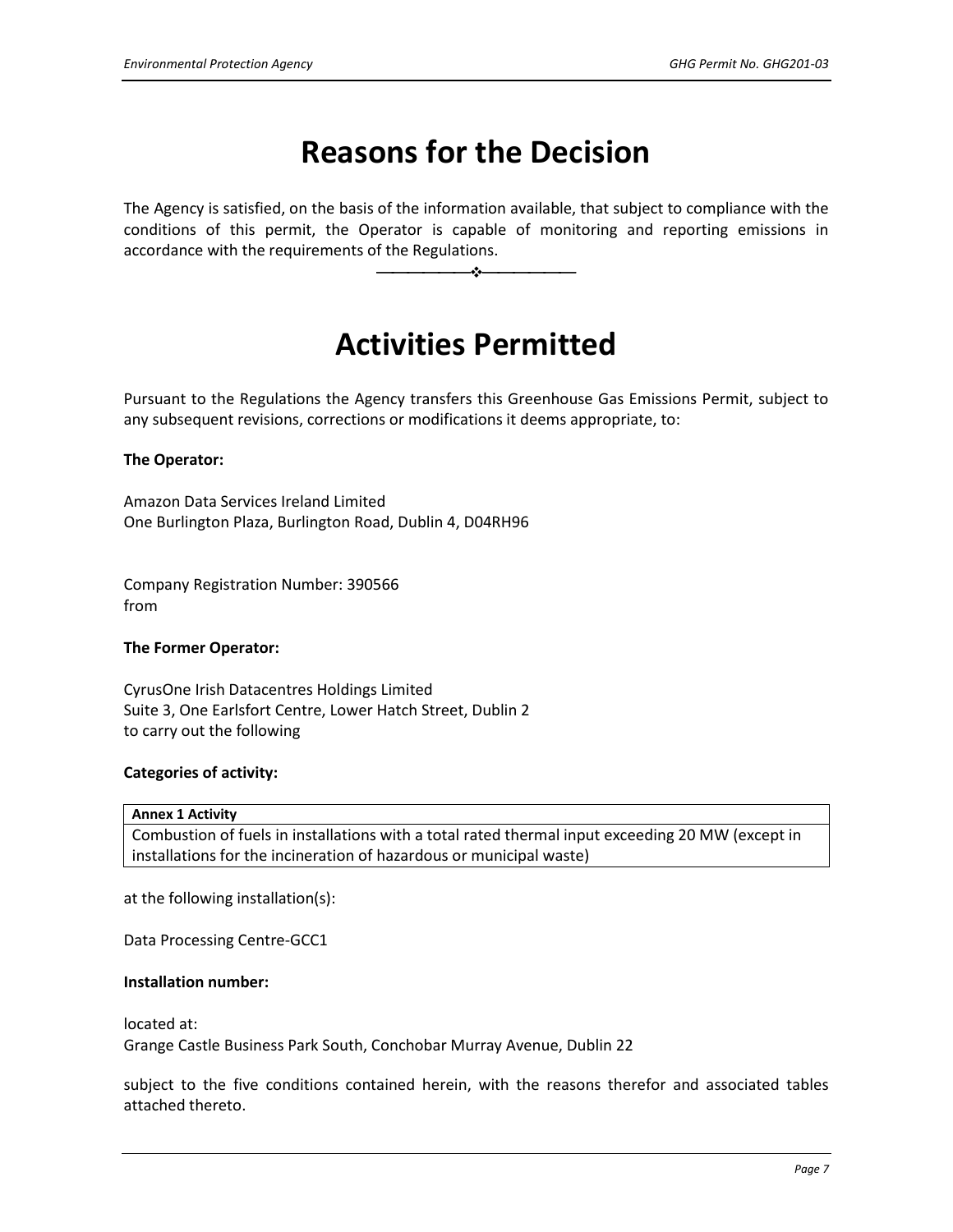In accordance with Joint Declaration made to the Agency on 30 June 2021, *Amazon Data Services Ireland Limited* is deemed to have assumed and accepted all liabilities, requirements and obligations provided for in or arising under the permit, regardless of how and in respect of what period, including the period 2005-2020, prior to the transfer of the permit, that may arise.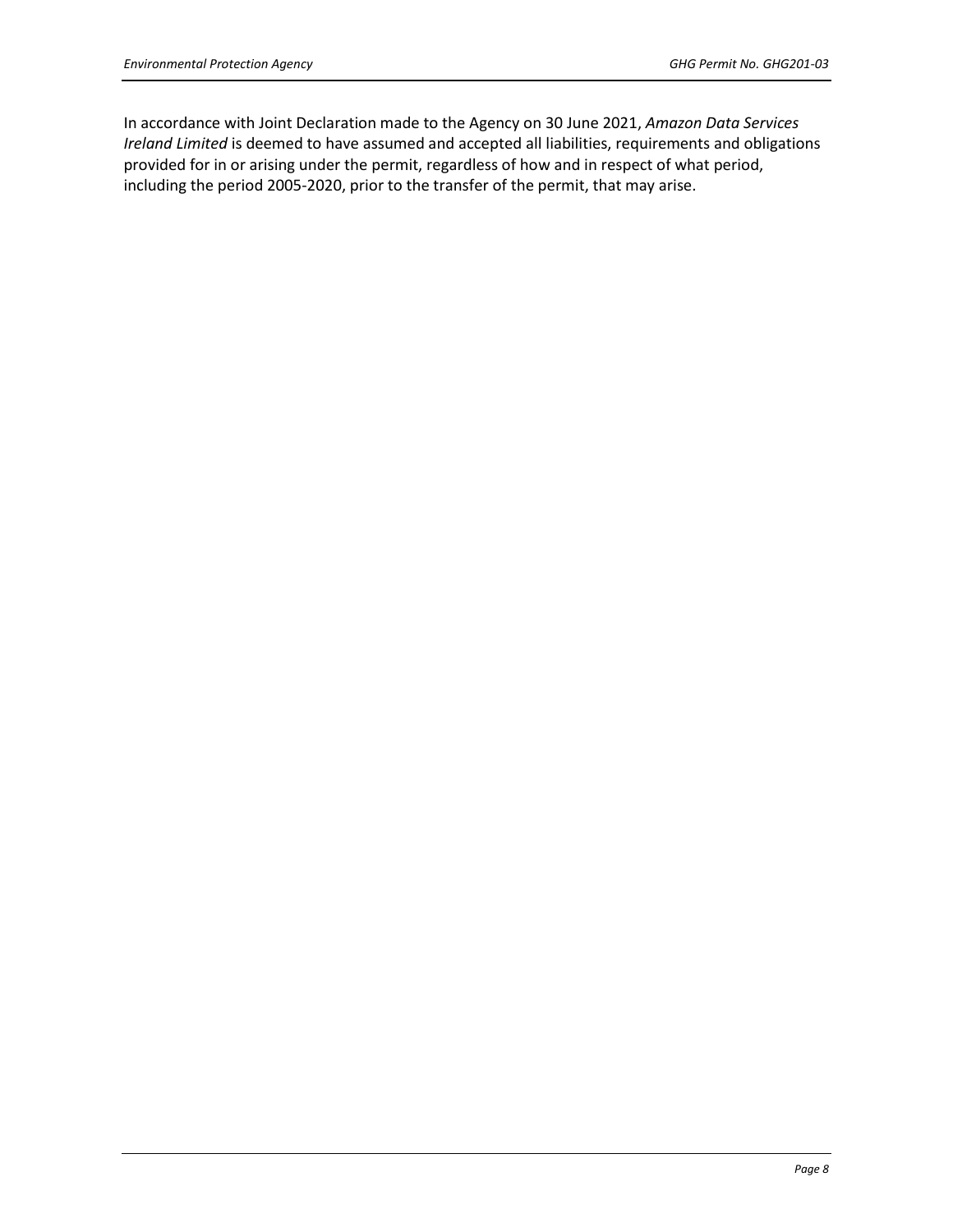# **Conditions**

# **Condition 1. The Permitted Installation**

- 1.1 This permit is being granted in substitution for the previous GHG permit granted to the Operator as listed in the Status Log of this GHG permit.
- 1.2 The Operator is authorised to undertake the activities and/or the directly associated activities specified in Table 1 below resulting in the emission of carbon dioxide:

**Table 1 - Activities which are listed in Schedule 1 of the Regulations and other directly associated activities carried out on the site:**

**Installation No.:** 

**Activity Description**

Combustion of fuels in installations with a total rated thermal input exceeding 20 MW (except in installations for the incineration of hazardous or municipal waste)

**Directly Associated Activity Description**

N/A

1.3 Carbon dioxide from Schedule 1 activities shall be emitted to atmosphere only from the emission sources as listed in Table 2 below:

**Table 2 Emission Sources and Capacities:**

| <b>Emission Source</b><br>Reference | <b>Emission Source Description</b> | <b>Capacity</b> | <b>Capacity</b><br><b>Units</b> |
|-------------------------------------|------------------------------------|-----------------|---------------------------------|
| S <sub>1</sub>                      | Gen01                              | 6.49            | <b>MW</b>                       |
| S <sub>2</sub>                      | Gen02                              | 6.49            | MW                              |
| S <sub>3</sub>                      | Gen03                              | 6.49            | <b>MW</b>                       |
| <b>S4</b>                           | Gen04                              | 6.49            | MW                              |
| S <sub>5</sub>                      | Gen05                              | 6.49            | <b>MW</b>                       |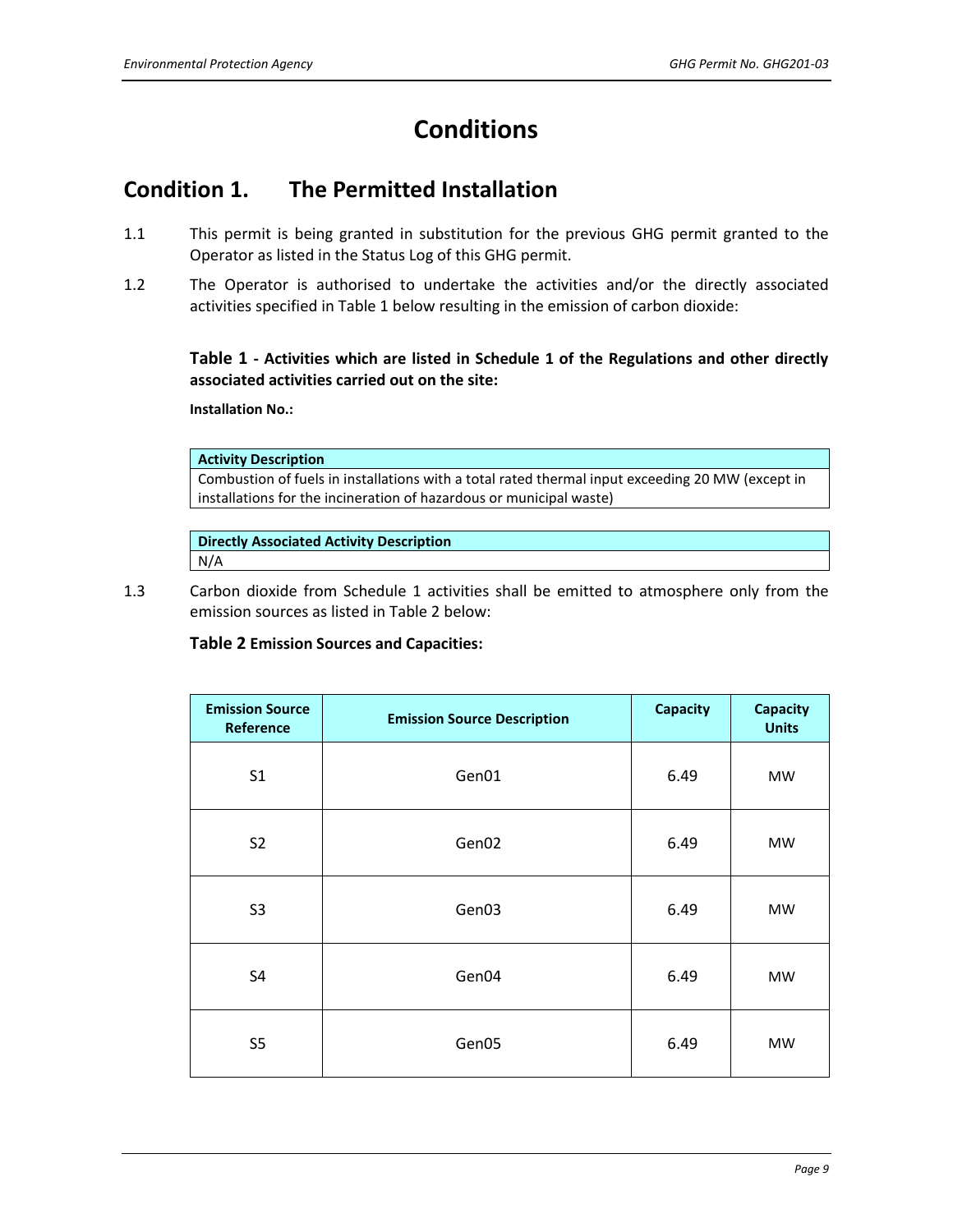| <b>Emission Source</b><br>Reference | <b>Emission Source Description</b> | <b>Capacity</b> | Capacity<br><b>Units</b> |
|-------------------------------------|------------------------------------|-----------------|--------------------------|
| S <sub>6</sub>                      | Gen06                              | 6.49            | <b>MW</b>                |
| S7                                  | Gen07                              | 6.49            | <b>MW</b>                |
| S <sub>8</sub>                      | Gen <sub>08</sub>                  | 6.49            | <b>MW</b>                |
| S9                                  | Fire Pump                          | 0.45            | <b>MW</b>                |

- 1.4 The activity shall be controlled, operated and maintained so that emissions of carbon dioxide shall take place only as set out in this GHG Emissions Permit. The permit does not control emissions of gases other than carbon dioxide. All agreed plans, programmes and methodologies required to be carried out under the terms of this permit, become part of this permit.
- 1.5 This GHG Permit is for the purposes of GHG emissions permitting under the European Communities (Greenhouse Gas Emissions Trading) Regulations 2012 and any amendments to the same only, and nothing in this permit shall be construed as negating the Operator's statutory obligations or requirements under any other enactments or regulations unless specifically amended by the Regulations.
- 1.6 Any reference in this permit to 'installation' shall mean the installation as described in the Greenhouse Gas Emissions Permit application and any amendments approved by the Agency.

*Reason: To describe the installation and clarify the scope of this permit.*

# **Condition 2. Notification**

- 2.1 No alteration to, or reconstruction in respect of, the activity or any part thereof which would, or is likely to, result in a change in:
	- 2.1.1 the nature or functioning of the installation;
	- 2.1.2 the capacity of the installation as detailed in this permit;
	- 2.1.3 the fuels used at the installation;
	- 2.1.4 the range of activities to be carried out at the installation that may require updating of the GHG permit shall be carried out or commenced without prior notice to and without the written agreement of the Agency.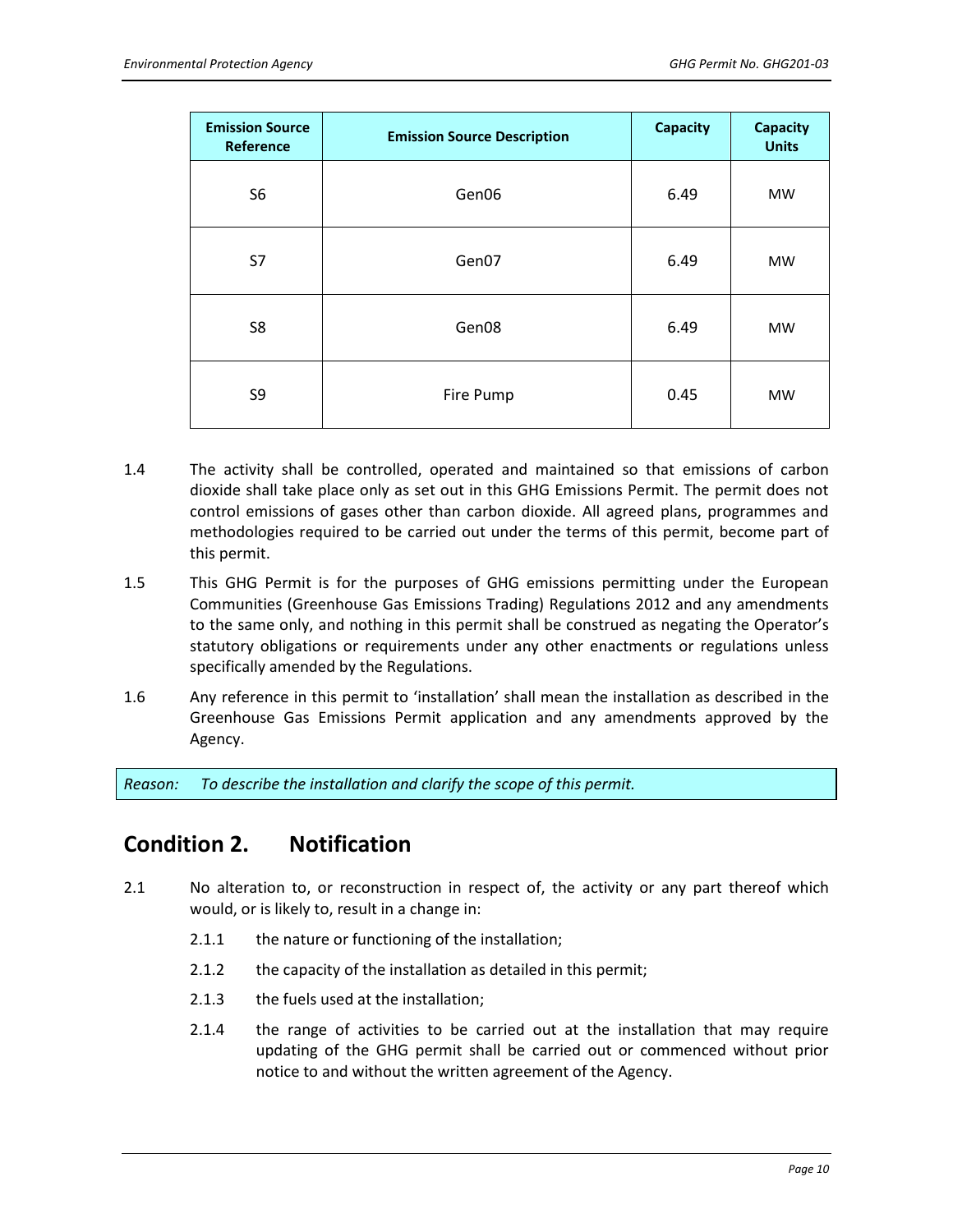- 2.2 The Operator shall notify the Agency in writing of the cessation of all or part of any activity listed in Table 1 of this permit no later than one month from the date of cessation or by 31 December of the year of cessation, whichever is sooner.
- 2.3 The Operator shall apply for an update of this GHG Permit where there is a change to the Operator name and/or registered address of the Operator, within seven days of the change.
- 2.4 For installations or parts of installations which have not come into operation when the application for this permit was made the Operator shall notify the Agency of the date of commencement of the activity within seven days of commencement.
- 2.5 The Operator shall notify the Agency in writing within three days of becoming aware of any factors which may prevent compliance with the conditions of this permit.
- 2.6 All notifications required under Condition 2 above shall be made to the address given in the Introductory Note included with this permit, unless otherwise specified by the Agency.

*Reason: To provide for the notification of updated information on the activity.*

# **Condition 3. Monitoring and Reporting**

- 3.1 The Operator shall monitor and record greenhouse gas emissions on site in accordance with the M&R Regulation and the approved Monitoring Plan and in compliance with any other guidance approved by the Agency for the purposes of implementing the Directive and/or the Regulations.
- 3.2 The Operator shall modify the monitoring plan in any of the following situations:
	- 3.2.1 new emissions occur due to new activities carried out or due to the use of new fuels or materials not yet contained in the monitoring plan;
	- 3.2.2 a change in the availability of data, due to the use of new types of measurement instrument, sampling methods or analysis methods, or for other reasons, leads to higher accuracy in the determination of emissions;
	- 3.2.3 data resulting from the previously applied monitoring methodology has been found incorrect;
	- 3.2.4 changing the monitoring plan improves the accuracy of the reported data, unless this is technically not feasible or incurs unreasonable costs;
	- 3.2.5 the monitoring plan is not in conformity with the requirements of the M&R Regulation and the Agency requests a change;
	- 3.2.6 it is necessary to respond to the suggestions for improvement of the monitoring plan contained in the verification report.

The Operator shall notify any proposals for modification of the monitoring plan to the Agency without undue delay. Any significant modifications of the monitoring plan, as defined in Article 15 of the M&R Regulation, shall be subject to approval by the Agency. Where approved these changes shall be implemented within a timeframe agreed by the Agency.

3.3 Temporary changes to the monitoring methodology: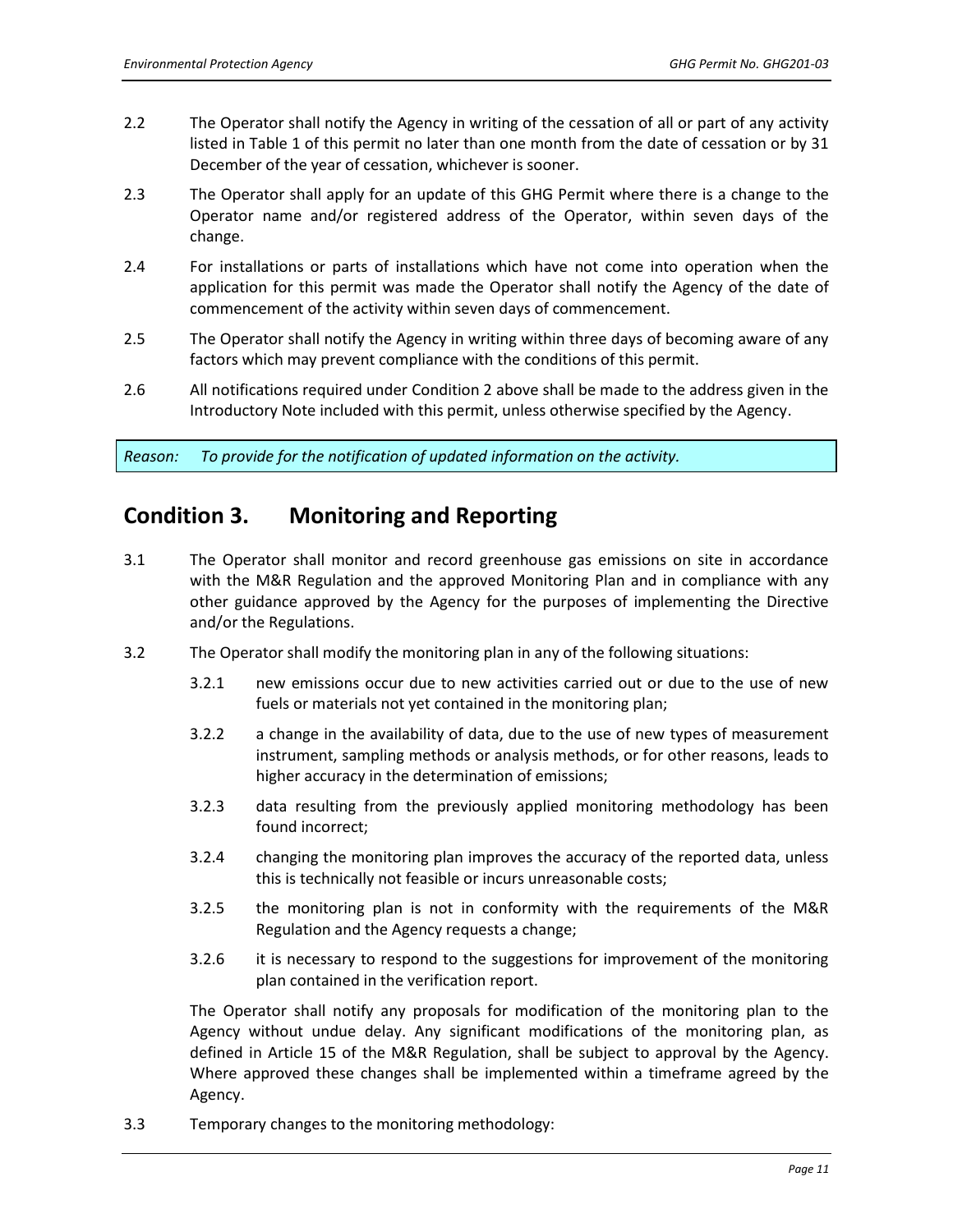- 3.3.1 Where it is for technical reasons temporarily not feasible to apply the monitoring plan as approved by the Agency, the Operator shall apply the highest achievable tier, or a conservative no-tier approach if application of the tier is not achievable, until the conditions for application of the tier approved in the monitoring plan have been restored. The Operator shall take all necessary measures to allow the prompt restoration of the tier in the approved monitoring plan. The Operator shall notify the temporary change to the monitoring methodology without undue delay to the Agency specifying:
	- (i) The reasons for the deviation from the monitoring plan as approved by the Agency;
	- (ii) in detail, the interim monitoring methodology applied by the Operator to determine the emissions until the conditions for the application of the monitoring plan as approved by the Agency have been restored;
	- (iii) the measures the Operator is taking to restore the conditions for the application of the monitoring plan as approved by the Agency;
	- (iv) the anticipated point in time when application of the monitoring plan as approved by the Agency will be resumed.
- 3.3.2 A record of all non-compliances with the approved monitoring plan shall be maintained on-site and shall be available on-site for inspection by authorised persons of the Agency and/or by the Verifier at all reasonable times.
- 3.4 The Operator shall appoint a Verifier to ensure that, before their submission, the reports required by Condition 3.5 below are verified in accordance with the criteria set out in Schedule 5 of the Regulations, the A&V Regulation and any more detailed requirements of the Agency.
- 3.5 The written report of the verified annual reportable emissions and the verification report in respect of each calendar year shall be submitted to the Agency by the Operator no later than 31 March of the following year. The reports shall be in the format required by the Agency and meet the criteria set out in the M&R and A&V Regulations.
- 3.6 The Operator shall enter the verified annual reportable emissions figure for the preceding year into the Registry no later than 31 March of the following year. This figure shall be electronically approved by the Verifier in the registry no later than 31 March of each year.
- 3.7 Where an Operator is applying the Fall-Back methodology, the Operator shall assess and quantify each year the uncertainties of all parameters used for the determination of the annual emissions in accordance with the ISO Guide to the Expression of Uncertainty in Measurement or another equivalent internationally accepted standard and include the verified results in the written report of the verified annual reportable emissions to be submitted to the Agency by 31 March each year.
- 3.8 An Operator shall submit to the Agency for approval a report containing the information detailed in (i) or (ii) below, where appropriate, by the following deadlines, or the Agency approved extension to the deadlines in accordance with Article 69(1) of the M&R Regulation:
	- (a) for a category A installation, by 30 June every four years;
	- (b) for a category B installation, by 30 June every two years;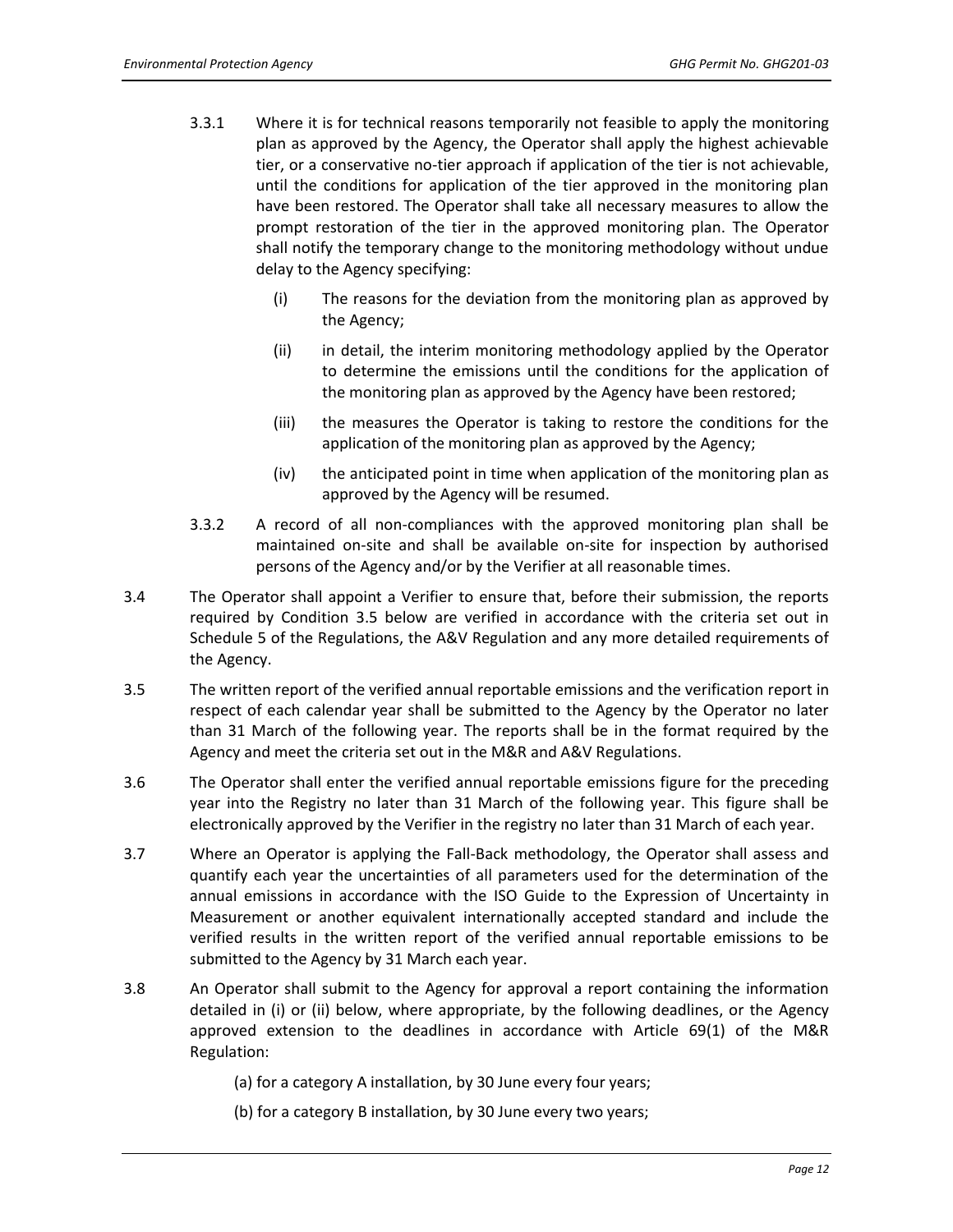(c) for a category C installation, by 30 June every year.

- (i) Where the Operator does not apply at least the tiers required pursuant to the first subparagraph of Article 26(1) and to Article 41(1) of the M&R Regulation, the Operator shall provide a justification as to why it is technically not feasible or would incur unreasonable costs to apply the required tiers. Where evidence is found that measures needed for reaching those tiers have become technically feasible and do not incur unreasonable costs, the Operator shall notify the Agency of appropriate modifications to the monitoring plan and submit proposals for implementing appropriate measures and its timing.
- (ii) Where the Operator applies a fall-back monitoring methodology, the Operator shall provide a justification as to why it is technically not feasible or would incur unreasonable costs to apply at least tier 1 for one or more major or minor source streams. Where evidence is found that measures needed for reaching at least tier 1 for those source streams have become technically feasible and do not incur unreasonable costs, the Operator shall notify the Agency of appropriate modifications to the monitoring plan, submit proposals and a timeframe for implementing appropriate measures.
- 3.9 Where the verification report states outstanding non-conformities, misstatements or recommendations for improvements the Operator shall submit a report to the Agency for approval by 30 June of the year in which the verification report is issued. This requirement does not apply to the Operator of an installation with low emissions where the verification report contains recommendations for improvements only. The report shall describe how and when the Operator has rectified or plans to rectify the non-conformities identified and to implement recommended improvements. Where recommended improvements would not lead to an improvement of the monitoring methodology this must be justified by the Operator. Where the recommended improvements would incur unreasonable costs the Operator shall provide evidence of the unreasonable nature of the costs. The Operator shall implement the improvements specified by the Agency in response to the report submitted in accordance with this Condition in accordance with a timeframe set by the Agency.
- 3.10 The Operator shall make available to the Verifier and to the Agency any information and data relating to emissions of carbon dioxide which are required in order to verify the reports referred to in Condition 3.5 above or as required by the Agency to facilitate it in establishing benchmarks and/or best practice guidance.
- 3.11 Provision shall also be made for the transfer of environmental information, in relation to this permit, to the Agency's computer system or the EU Commission's computer system, as may be requested by the Agency.
- 3.12 The Operator shall retain all information as specified in the M&R Regulation for a period of at least 10 years after the submission of the relevant annual report. This shall include all annual emissions reports submitted by the Former Operator(s) in respect of the installation.
- 3.13 A record of independent confirmation of capacities listed in this permit shall be available on-site for inspection by authorised persons of the Agency at all reasonable times.
- 3.14 The Operator shall keep records of all modifications of the monitoring plan. The records shall include the information specified in Article 16.3 of the M&R Regulation.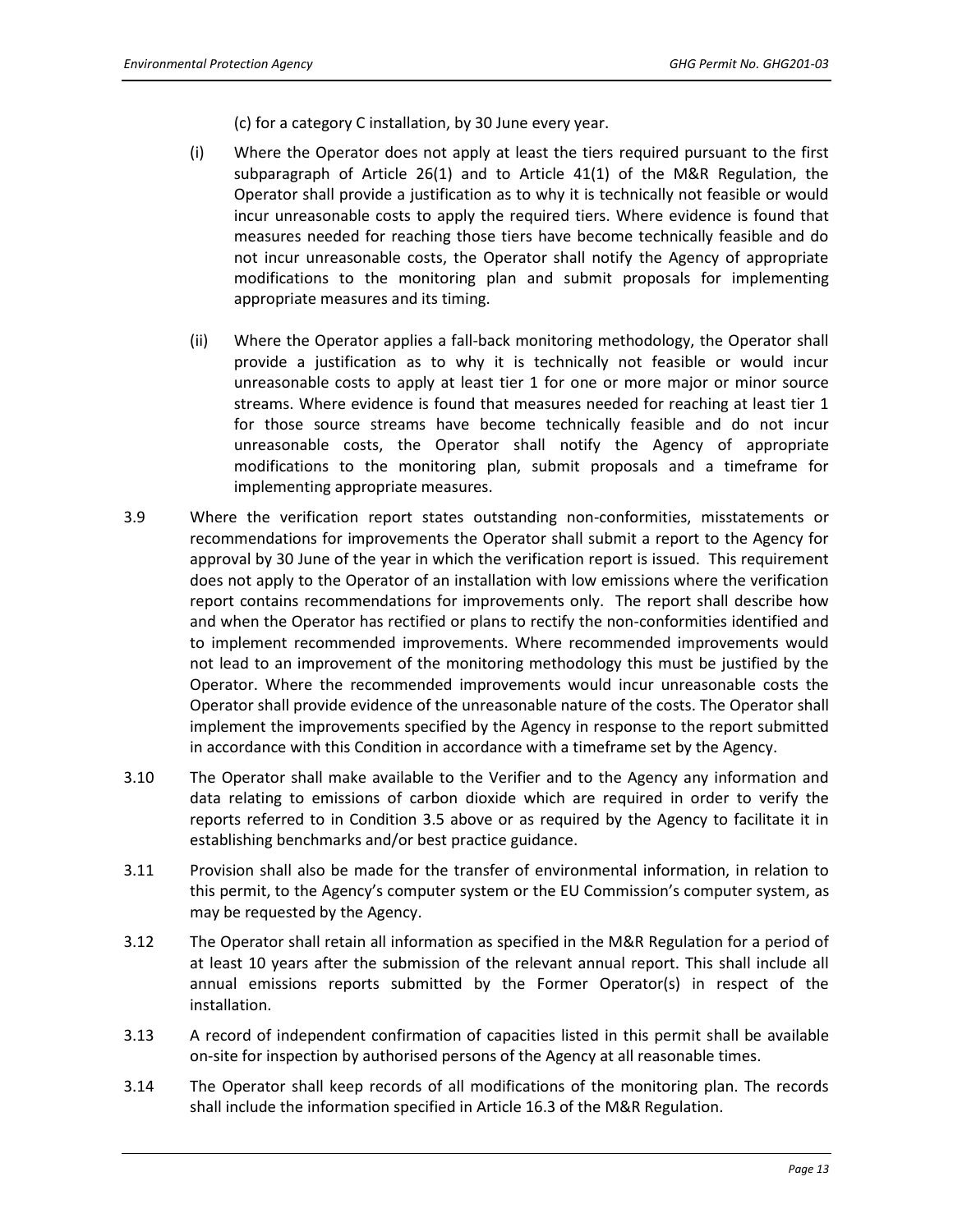- 3.15 The Operator shall ensure that members of the public can view a copy of this permit and any reports submitted to the Agency in accordance with this permit at all reasonable times. This requirement shall be integrated with the requirements of any public information programme approved by the Agency in relation to any other permit or licence held by the Operator for the site.
- 3.16 Any discrepancies with regard to reports submitted by the Former Operator(s) in respect of this installation become the liability of the Operator.

*Reason: To provide for monitoring and reporting in accordance with the Regulations.* 

# **Condition 4. Allowances**

- 4.1 Surrender of Allowances
	- 4.1.1 The Operator shall, by 30 April in each year, surrender to the Agency, or other appropriate body specified by the Agency, allowances equal to the annual reportable emissions in the preceding calendar year.
	- 4.1.2 The number of allowances to be surrendered shall be the annual reportable emissions for the preceding calendar year plus such allowances as may be necessary to cover any earlier calendar year in respect of which allowances remain outstanding and due, including any liabilities arising from the period before the permit was transferred. This includes allowances to cover the amount of any annual reportable emissions in respect of which allowances were not surrendered in accordance with Condition 4.1.1 in the previous year, and the amount of any reportable emissions which were discovered during the previous year to have been unreported in reports submitted under Condition 3 in that or in earlier years.
	- 4.1.3 In relation to activities or parts of activities which have ceased to take place and have been notified to the Agency in accordance with Condition 2.2 above, the Operator shall surrender to the Agency allowances equal to the annual reportable emissions from such activities in the preceding calendar year or part thereof, together with such allowances as may be necessary to cover any earlier calendar year in respect of which allowances remain outstanding and due as described in Condition 4.1.2 above.
- 4.2 The holding, transfer, surrender and cancellation of allowances shall be in accordance with the requirements of any Regulations adopted as provided for under Article 19.3 of Directive 2003/87/EC, any amendment or revision to the same and any guidance issued by the Agency or the National Administrator.
- 4.3 The Operator shall provide the National Administrator with all the necessary information for the opening of an Operator Holding Account for the installation described in Condition 1 of this permit, unless such an account is already open on the Union Registry. The necessary information and the timeframe for submission shall be specified by the National Administrator.

*Reason: To provide for the surrendering, holding, transfer and cancellation of allowances in respect of reported emissions.*